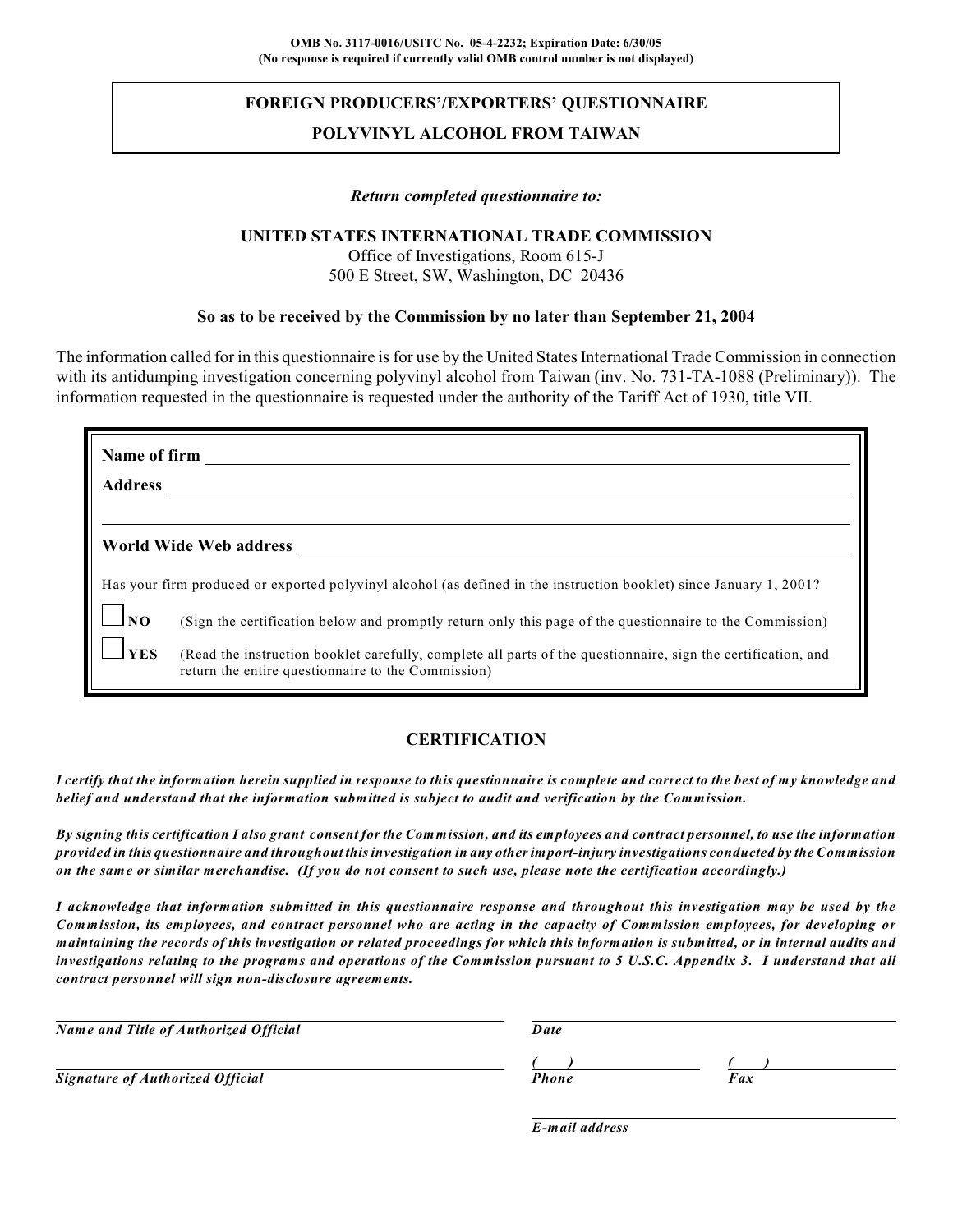#### **PART I.--GENERAL QUESTIONS**

The questions in this questionnaire have been reviewed with market participants to ensure that issues of concern are adequately addressed and that data requests are sufficient, meaningful, and as limited as possible. Public reporting burden for this questionnaire is estimated to average 20 hours per response, including the time for reviewing instructions, searching existing data sources, gathering the data needed, and completing and reviewing the questionnaire. Send comments regarding the accuracy of this burden estimate or any other aspect of this collection of information, including suggestions for reducing the burden, to the Office of Investigations, U.S. International Trade Commission, 500 E Street, SW, Washington, DC 20436.

I-1a. Please report below the actual number of hours required and the cost to your firm of preparing the reply to this questionnaire and completing the form.

hours dollars

- I-1b. We are interested in any comments you may have for improving this questionnaire in general or the clarity of specific questions. Please attach such comments to your response or send them to the above address.
- I-2. Provide the name and address of establishment(s) covered by this questionnaire (see page 3 of the instruction booklet for reporting guidelines). If your firm is publicly traded, please specify the stock exchange and trading symbol.

I-3. Please provide the names, street addresses (not P.O. boxes), telephone numbers, and e-mail addresses of the **FIVE** largest U.S. importers of your firm's PVA in 2003.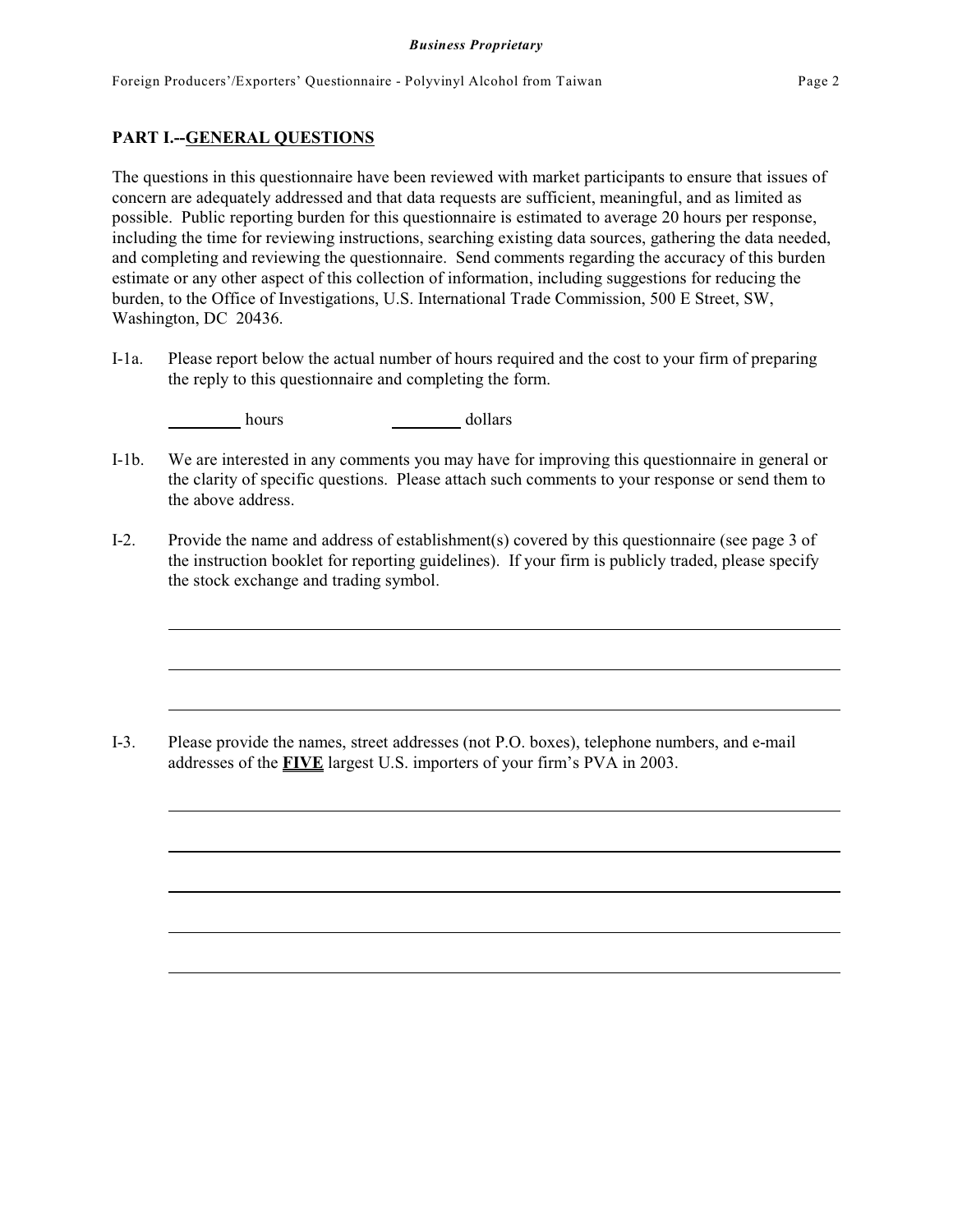| Foreign Producers'/Exporters' Questionnaire - Polyvinyl Alcohol from Taiwan | Page 3 |
|-----------------------------------------------------------------------------|--------|
|-----------------------------------------------------------------------------|--------|

## **PART I.--GENERAL QUESTIONS--***Continued*

| I-4. | Does your firm or any related firm produce, have the capability to produce, or have any plans to |
|------|--------------------------------------------------------------------------------------------------|
|      | produce PVA in the United States or other countries?                                             |

| N <sub>0</sub> | $\Box$ Yes--Please name the firm(s) and country(ies) below and, if U.S. |
|----------------|-------------------------------------------------------------------------|
|                | producer(s), ensure that they complete the Commission's producer        |
|                | questionnaire (contact Megan Spellacy for copies of that                |
|                | questionnaire).                                                         |

I-5. Does your firm or any related firm import or have any plans to import PVA into the United States?

| N <sub>0</sub> | $\Box$ Yes--Please name the firm(s) below and ensure that they complete the |
|----------------|-----------------------------------------------------------------------------|
|                | Commission's importer questionnaire (contact Megan Spellacy for             |
|                | copies of that questionnaire).                                              |

\_\_\_\_\_\_\_\_\_\_\_\_\_\_\_\_\_\_\_\_\_\_\_\_\_\_\_\_\_\_\_\_\_\_\_\_\_\_\_\_\_\_\_\_\_\_\_\_\_\_\_\_\_\_\_\_\_\_\_\_\_\_\_\_\_\_\_\_\_\_\_\_\_\_\_\_\_\_

# **PART II.--TRADE AND RELATED INFORMATION**

II-1. Does your firm have any plans to add, expand, curtail, or shut down production capacity and/or production of PVA in Taiwan?

| $\Box$ No | $\Box$ Yes--Please describe those plans, including planned dates and capacity/ |
|-----------|--------------------------------------------------------------------------------|
|           |                                                                                |
|           | production quantities involved, and the reason(s) for such change(s). If       |
|           | the plans are to add or expand capacity or production, list (in                |
|           | descending order of importance) the markets (countries) to which such          |
|           | additional capacity or production would be directed.                           |
|           |                                                                                |
|           |                                                                                |

II-2. What percentage of your firm's total sales in its most recent fiscal year was represented by sales of PVA?

Percent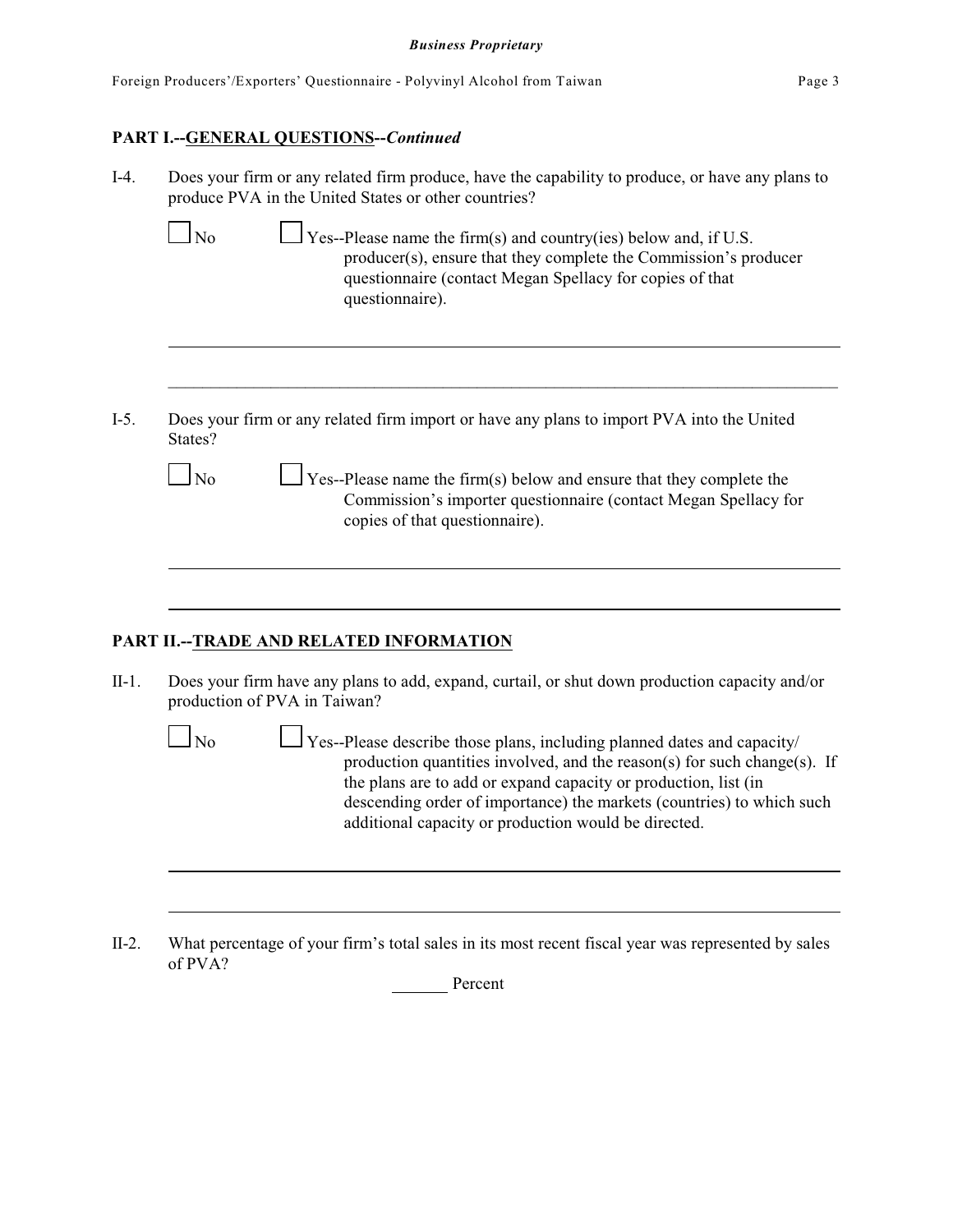II-3. How many production lines does your firm currently operate in its production of PVA in Taiwan? If your firm has more than one line producing PVA, list the specific PVA products produced on each line and the volume (in 1,000 pounds) of each product produced on each line in 2003.

|            |                                            |         |                                                                                                                                                                                                                                                                        | (in percent) accounted for by these product(s) in its most recent fiscal year. |
|------------|--------------------------------------------|---------|------------------------------------------------------------------------------------------------------------------------------------------------------------------------------------------------------------------------------------------------------------------------|--------------------------------------------------------------------------------|
|            |                                            |         | Basis for allocation of capacity data (e.g., sales): ____________________________                                                                                                                                                                                      |                                                                                |
|            |                                            |         | Products produced on same equipment and share of total production in 2003 (in percent):                                                                                                                                                                                |                                                                                |
| Product    |                                            | Percent | Product                                                                                                                                                                                                                                                                | Percent                                                                        |
| <b>PVA</b> |                                            |         |                                                                                                                                                                                                                                                                        |                                                                                |
|            |                                            |         |                                                                                                                                                                                                                                                                        |                                                                                |
| $\log$     |                                            |         | Has your firm maintained any inventories of PVA in the United States (not including inventories<br>held by firms identified in questions I-3, I-4, or I-5 above <sup>1</sup> ) since 2001?<br>$\frac{1}{2}$ Yes--Report the quantity (in 1,000 pounds) of such end-of- |                                                                                |
|            |                                            |         | period inventories below.                                                                                                                                                                                                                                              |                                                                                |
| 2001       | 2002                                       | 2003    | June<br>2003                                                                                                                                                                                                                                                           | June<br>2004                                                                   |
|            | Does your firm sell PVA over the internet? |         |                                                                                                                                                                                                                                                                        |                                                                                |

 $<sup>1</sup>$  Such firms will report inventories in the Commission's importer or producer questionnaire.</sup>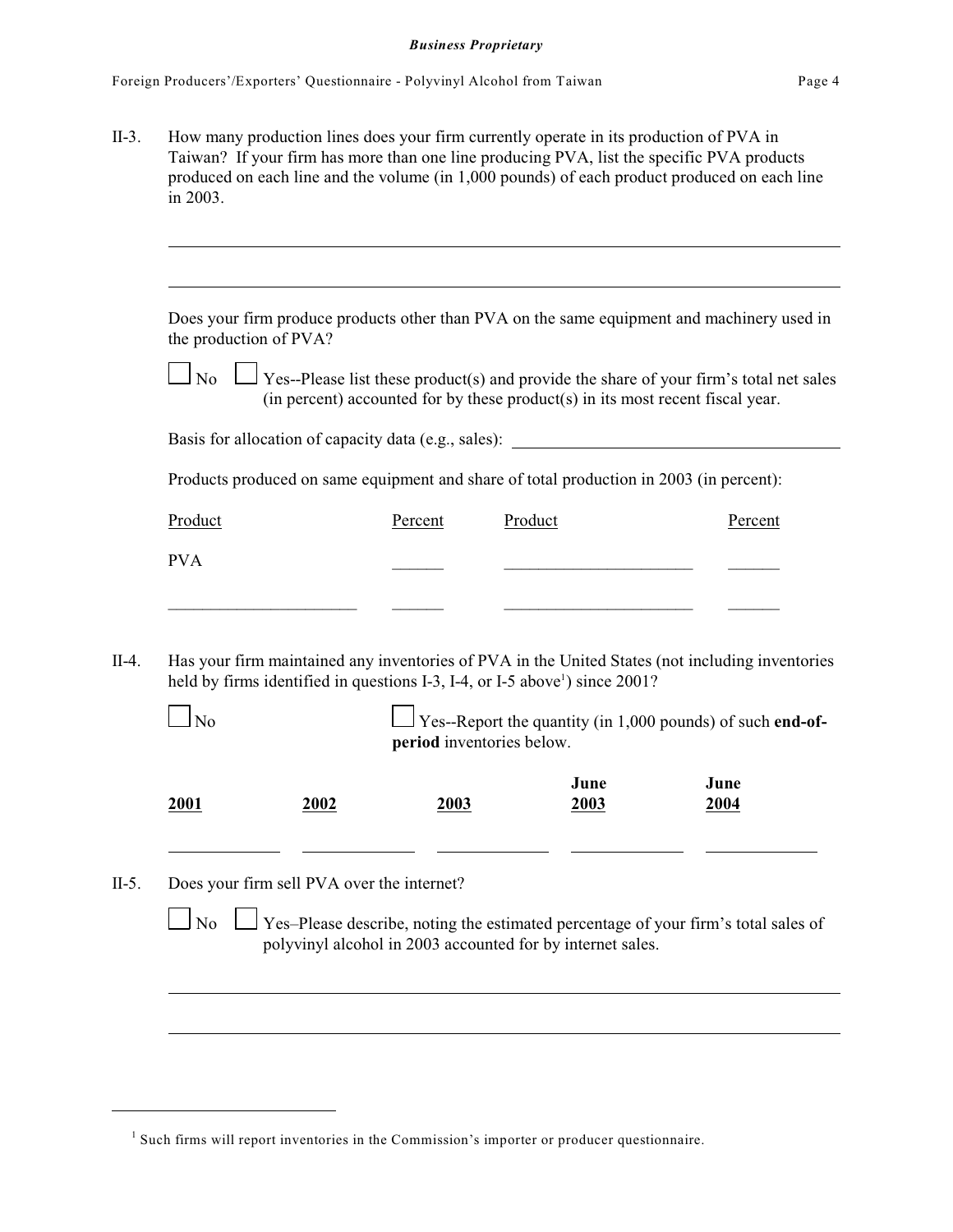# **PART II.--TRADE AND RELATED INFORMATION--***Continued*

 II-6. Is the PVA exported by your firm subject to antidumping findings or remedies in any WTOmember countries?

 $\Box$  No  $\Box$  Yes--List the products(s), countries affected, and the date of such findings/remedies.

| <b>Product</b> | <b>Country</b> | <b>Date</b> |
|----------------|----------------|-------------|
|                |                |             |
|                |                |             |
|                |                |             |
|                |                |             |
|                |                |             |
|                |                |             |

II-7. Please explain the basis for your projections in question II-8.